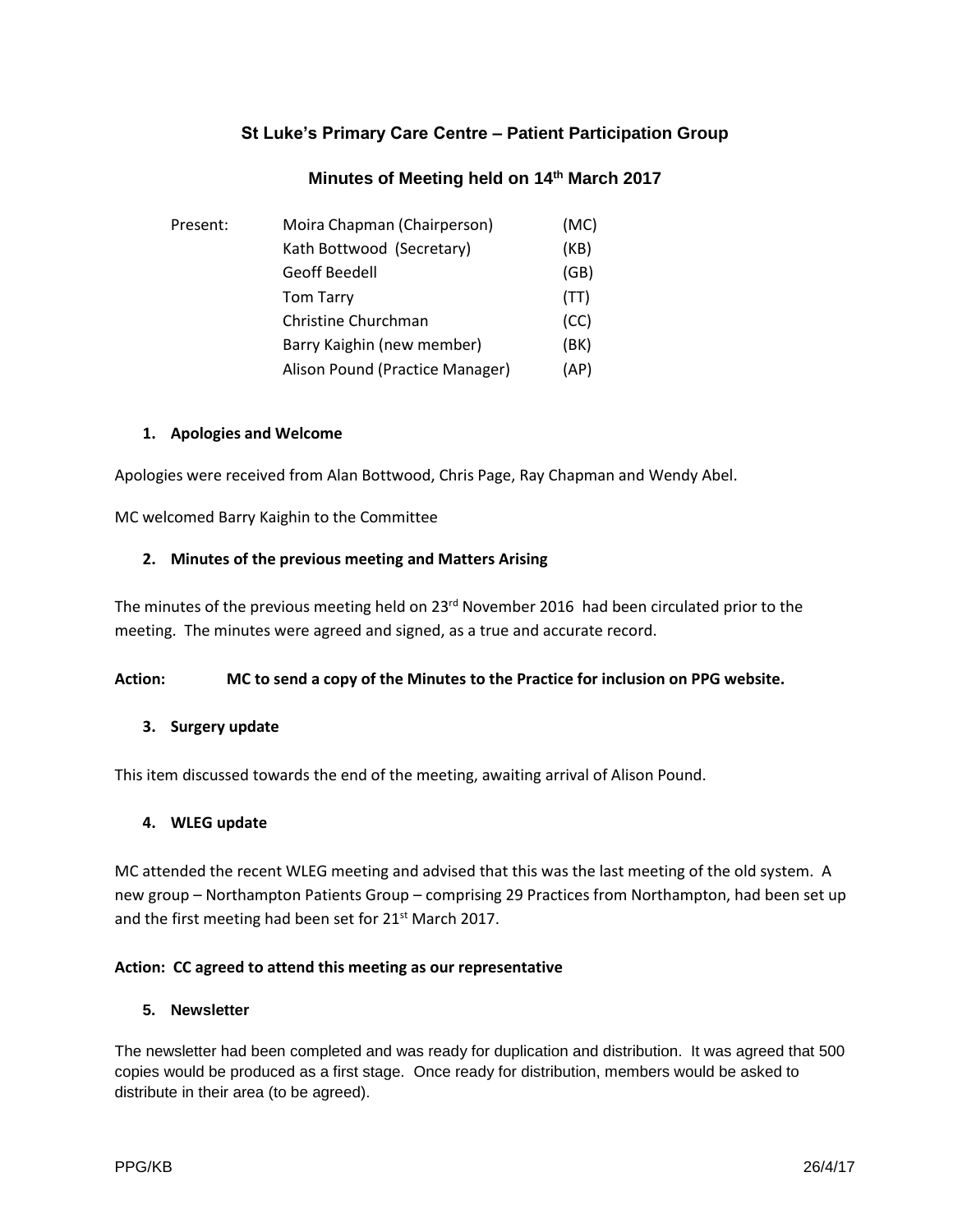## **Action: KB to send final draft to Mini for duplication.**

#### **6. Schedule for next newsletter**

It was agreed that the newsletter should be produced twice annually, with the next edition being ready by end of September/October. Items for inclusion to be on the agenda for the next meeting.

#### **7. Ideas for an event**

#### **Several ideas were proposed:**

- Motor Neurone Disease
- Multiple Sclerosis
- Incontinence
- Parkinsons Disease
- Winter well being

It was proposed that the next event could be planned for September/October and could be preceded or followed up with the newsletter to either inform patients of an upcoming event or alternatively report on its outcome to raise awareness of what the PPG are aiming to achieve.

#### **8. Surgery update**

AP reported that the Practice is in the second stage of a 3 stage pilot scheme looking at ways to improve service and increase number of on demand service appointments.

AP stated that from 1<sup>st</sup> April 2017 CCG will be taking away some contracts and putting funding into the availability of more same day access appointments.

AP stated that the new system involves a Doctor being available on Reception to take calls and make an on the spot decision as to whether an immediate appointment is needed or whether it could be handled by the Emergency Care Team. She reported that early feedback has been positive from Staff and Patients.

AP reported that 2 GPs are on long term sick leave which could be up to 10 weeks; one nurse has left with a replacement starting in April (Asthma Clinic). She stated that Dr Adams is planning to leave at the end of May. She stated that 2 new admin staff have been employed with one further person to be engaged.

AP stated that there will be an increased number of blood appointments available from April.

AP said a new complaints system has been put in place: initially, all complaints to go to Jo who decides which member of staff it is allocated to and agree timescales for resolution. There is now a defined inhouse process for dealing with complaints.

KB asked if traffic flow around the Car Park could be looked at. She reported that on more than one occasion recently, she had noticed vehicles coming into the car park and immediately turning right (against the traffic flow) to park in a vacant space instead of observing the one way system.